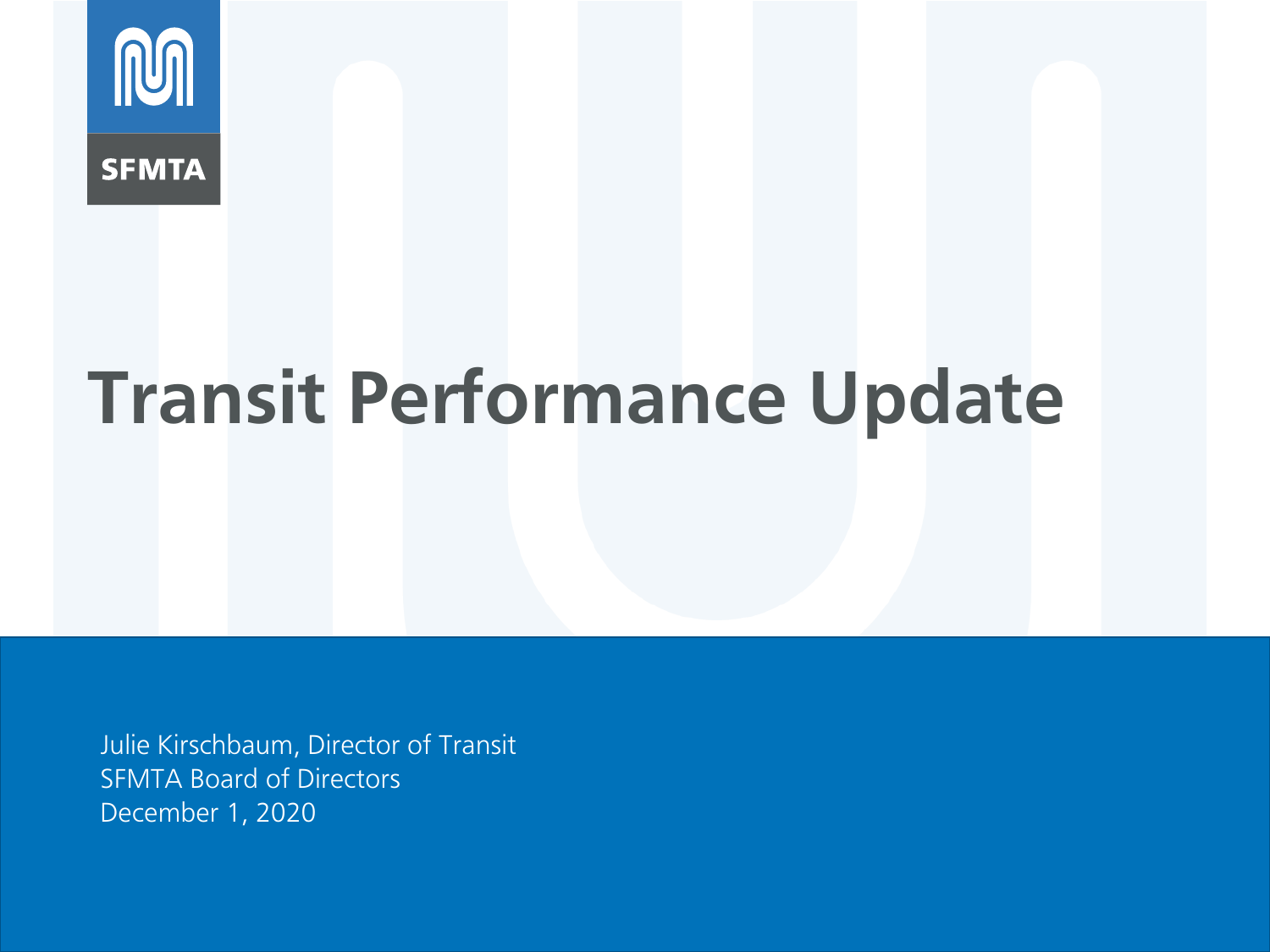#### **Headway Adherence**



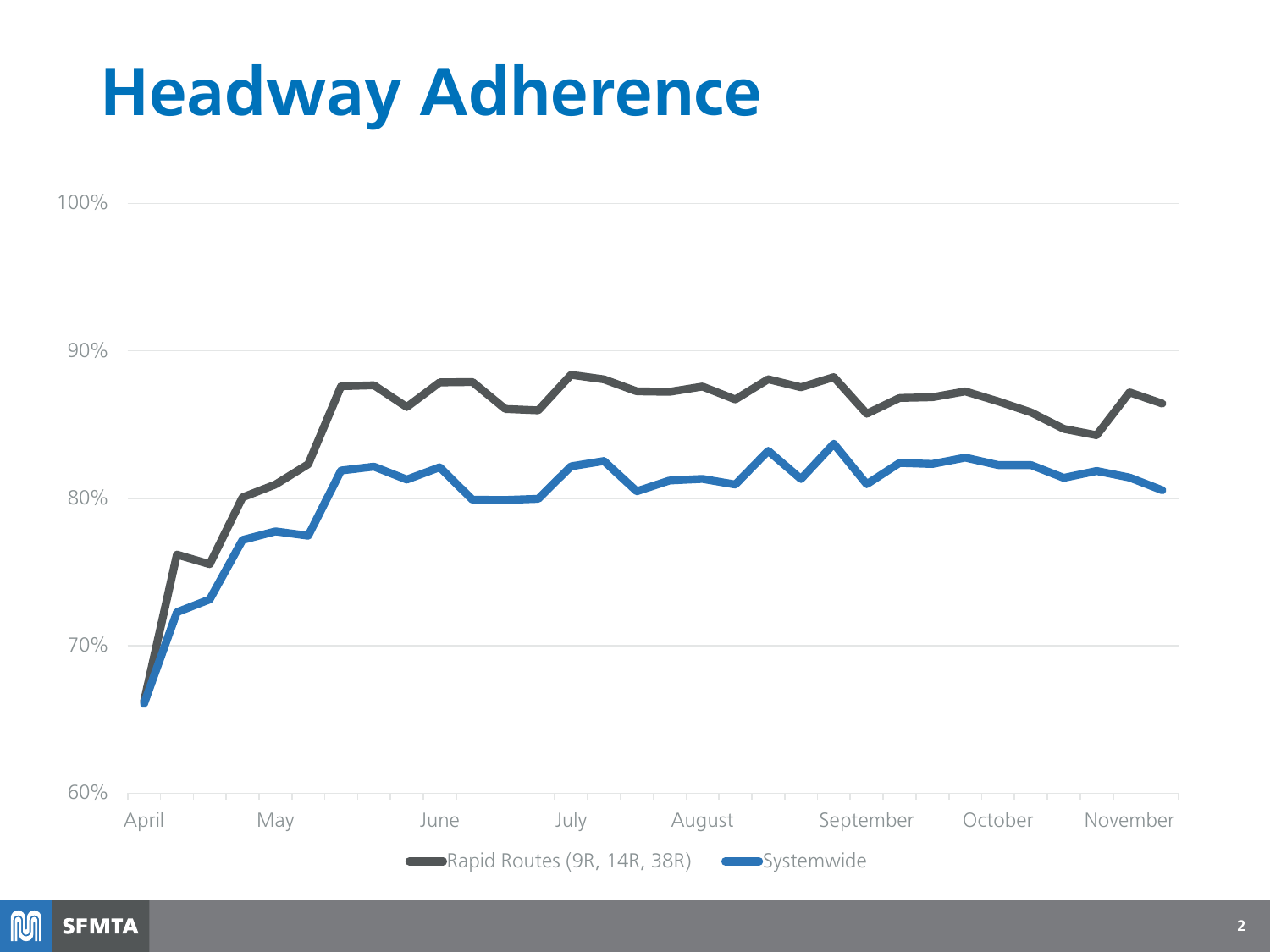## **Ridership**



\*Due to a data issue, ridership data is likely undercounted on rail substitution routes between 8/25 and 10/31.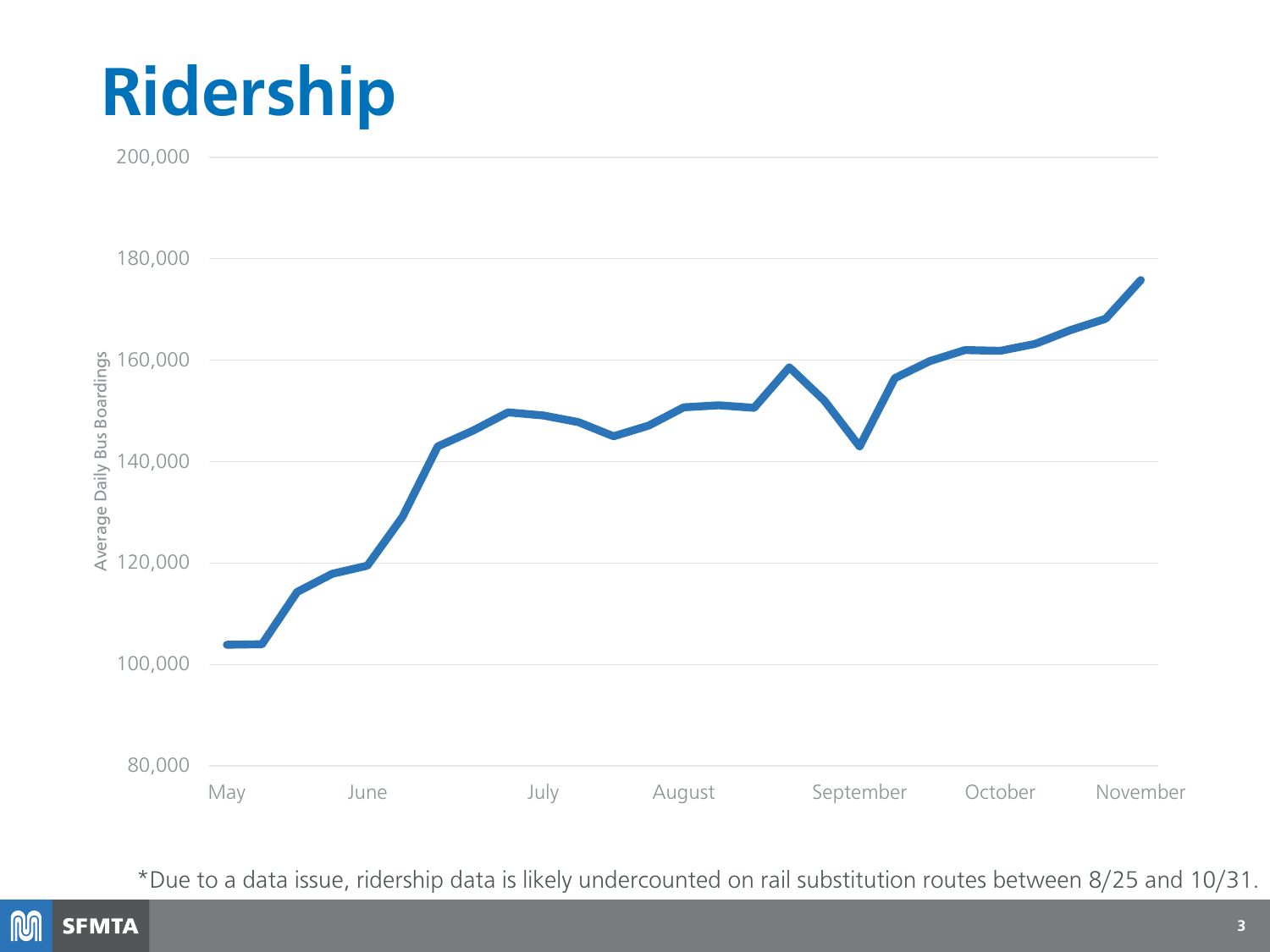### **Percent of Trips Crowded**



\*Due to a data issue, ridership data is likely undercounted on rail substitution routes between 8/25 and 10/31.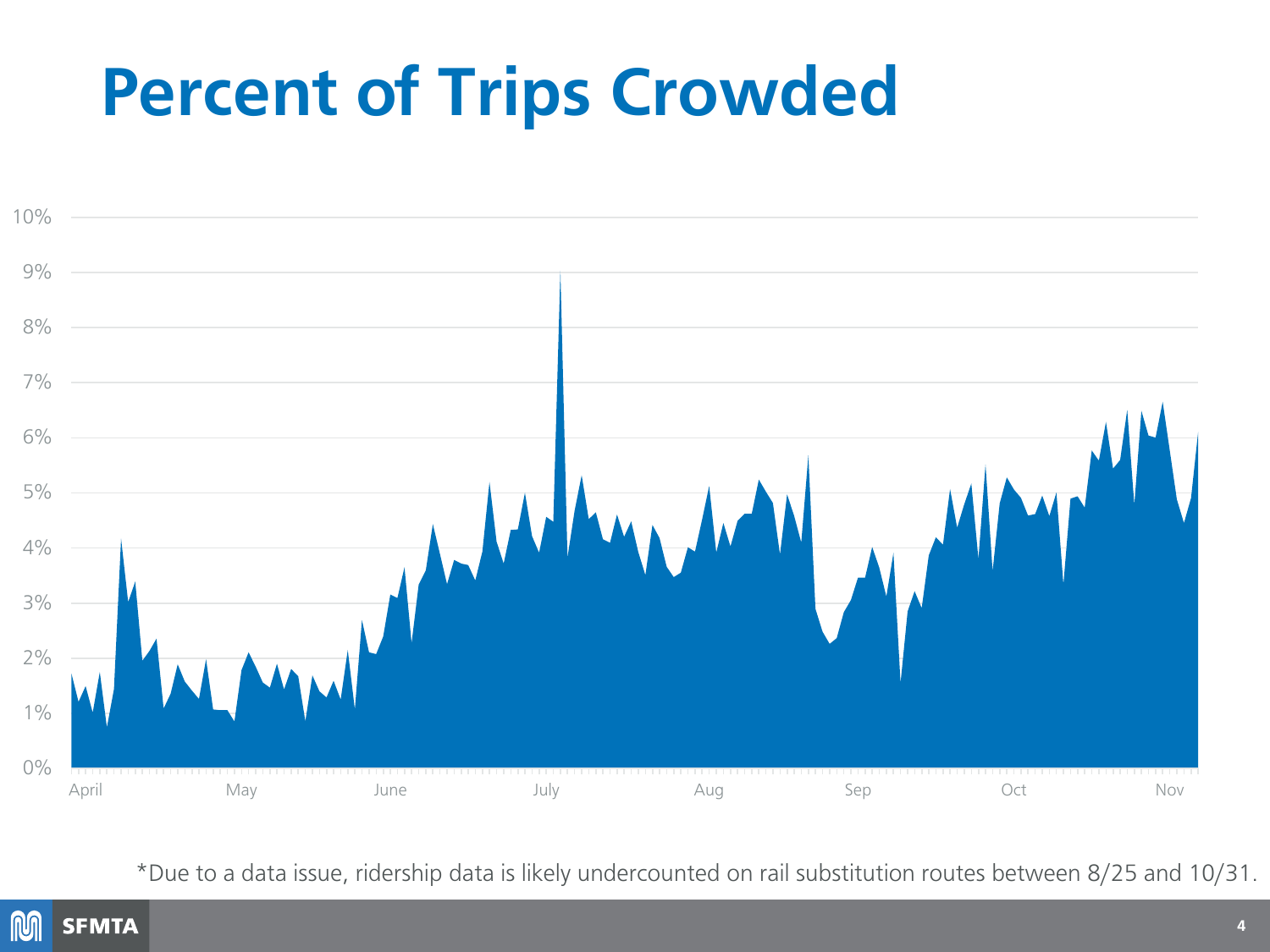### **Transportation Recovery Plan History**

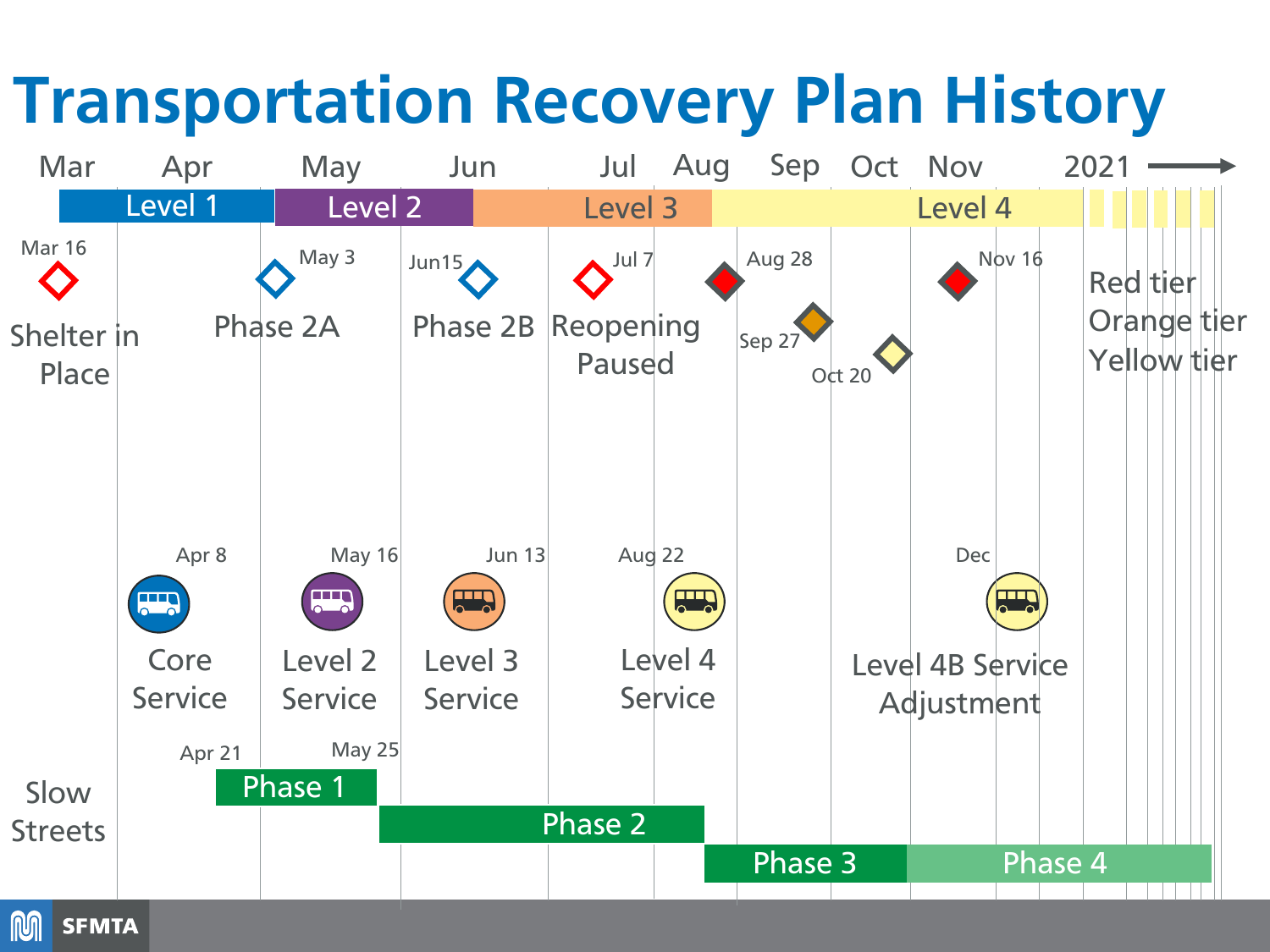### **Collisions by Month**



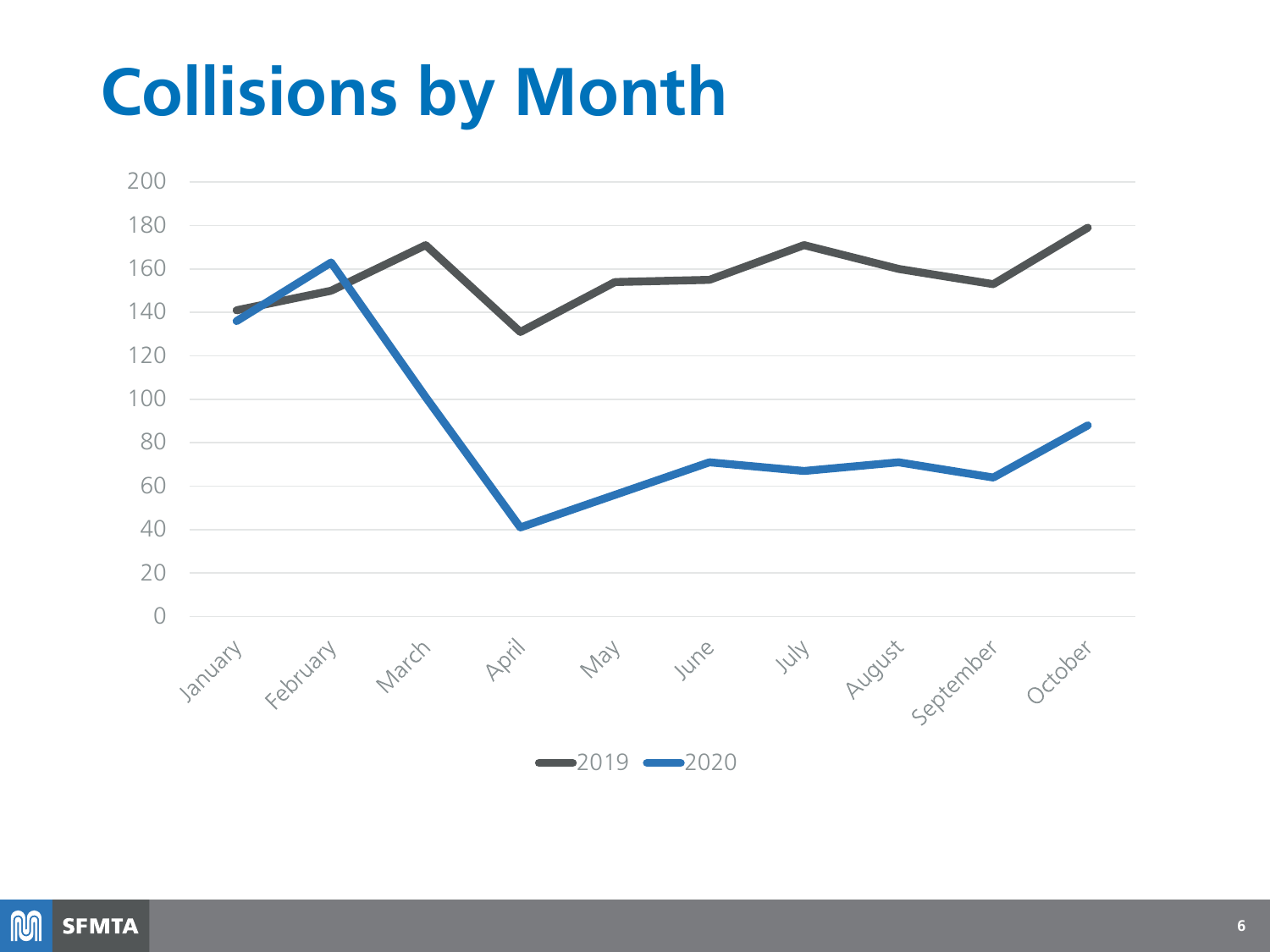#### **Mean Distance Between Failures**



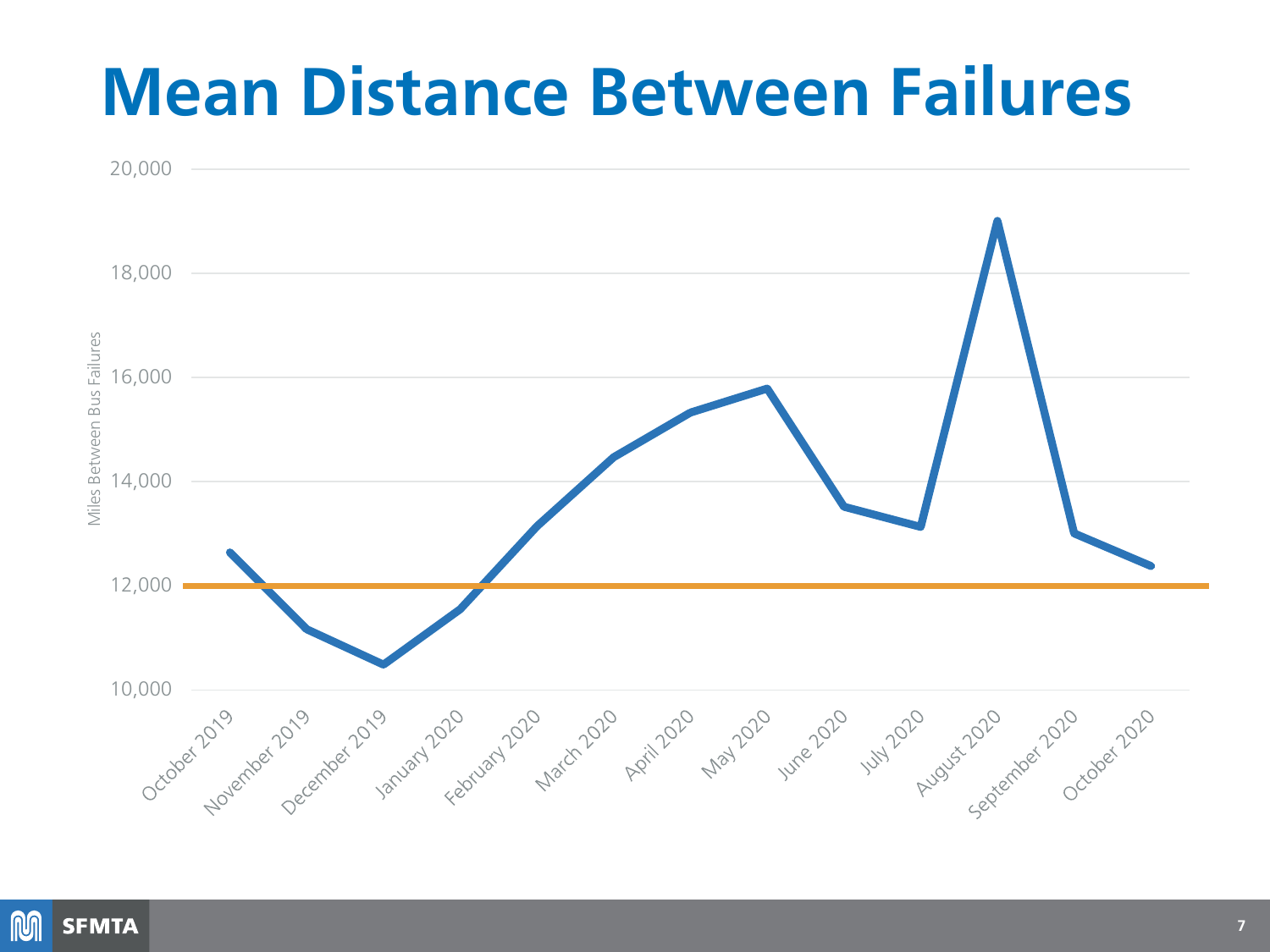# **Subway Work Status Report**

| <b>Initiative</b>                             | <b>Status   Summary</b>                                |
|-----------------------------------------------|--------------------------------------------------------|
| <b>Rail grinding</b>                          | Reviewing contractor work plan                         |
| <b>Track fastener and rail</b><br>replacement | Work has begun, expected<br>completion 12/24           |
| Switch machine<br>replacement                 | Completing technical<br>specifications                 |
| Eureka Curve ballast                          | Work started 11/30                                     |
| <b>Overhead lines</b><br>improvements         | Pulled 7,000 feet of new cable,<br>replaced 59 splices |
| <b>Subway Lighting</b>                        | <b>Working between EMB and</b><br><b>MONT</b> stations |
| Wifi                                          | Access points installed, testing<br>underway           |